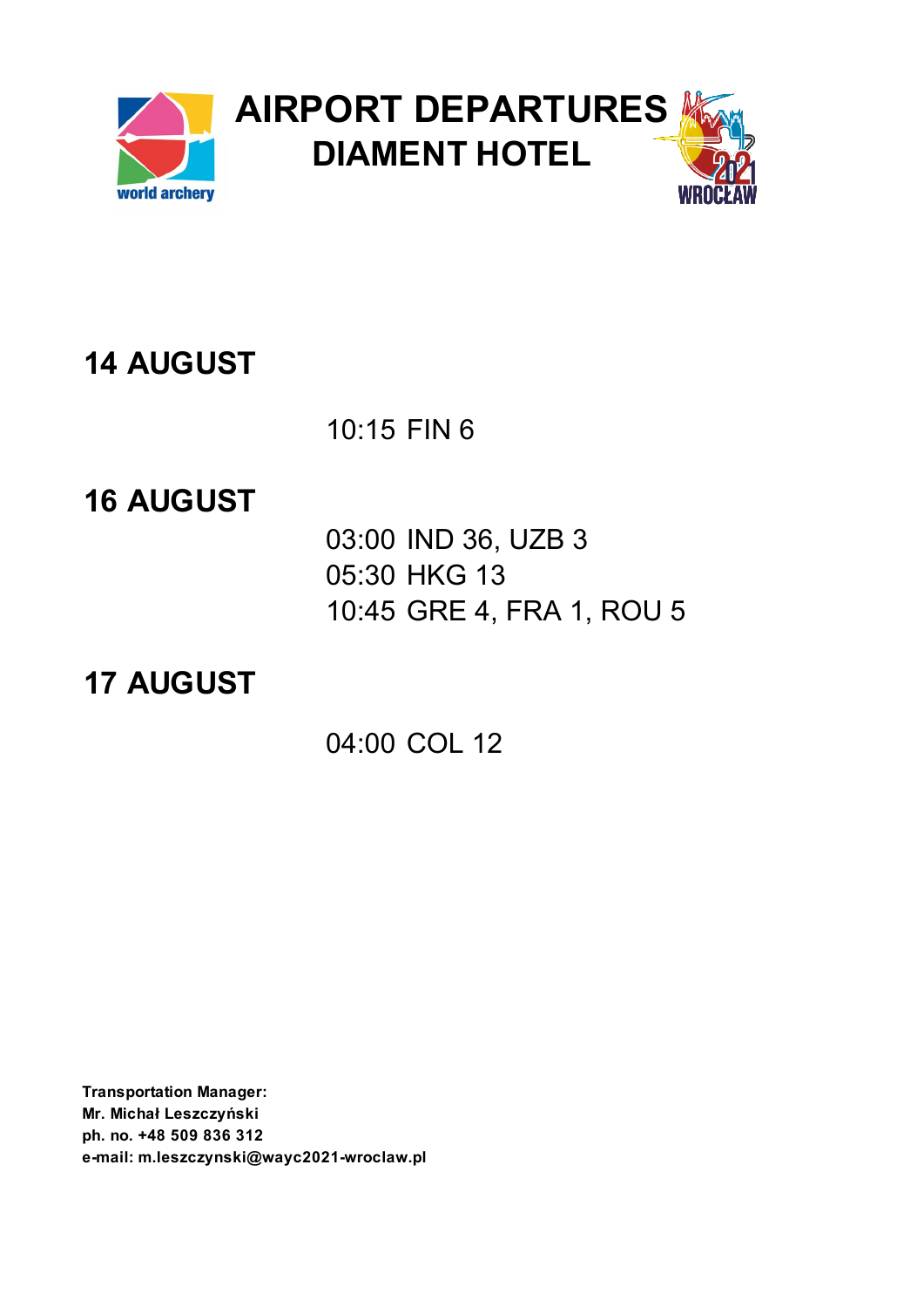

| 11:50 EST 3 |  |
|-------------|--|
| 14:50 EST 2 |  |

**15 AUGUST**

09:45 EST 1

#### **16 AUGUST**

| 02:35 AZE 2  |
|--------------|
| 04:00 MEX 7  |
| 08:00 MEX 5  |
| 10:40 MEX 10 |

#### **17 AUGUST**

| 04:00 MEX 3 |
|-------------|
| 08:00 MEX 5 |

### **18 AUGUST**

11:05 MEX 1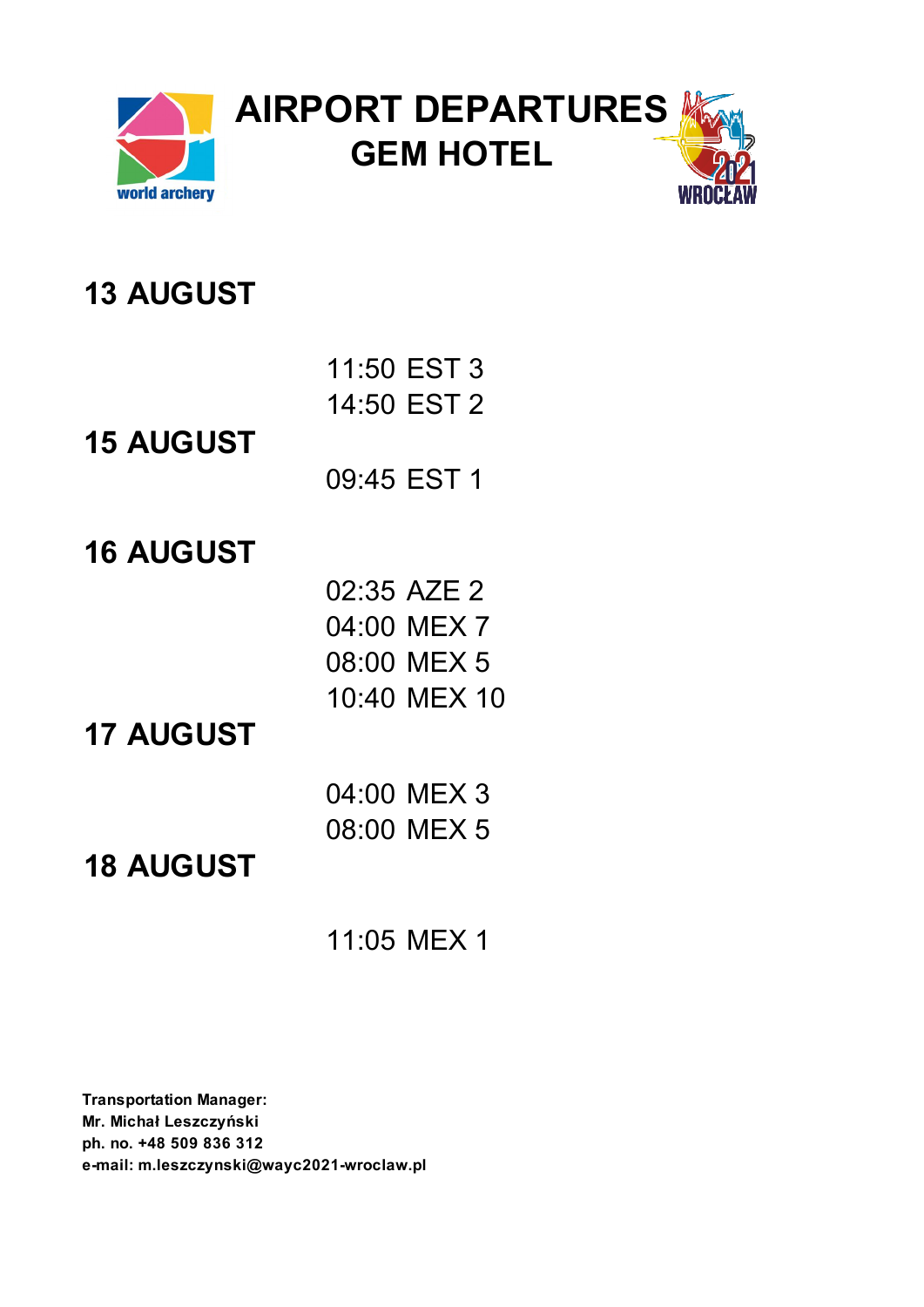

**AIRPORT DEPARTURES BRIDGE HOTEL**



### **13 AUGUST**

11:25 KOS 3

**14 AUGUST**

10:15 Dielen

# **15 AUGUST**

11:50 GER 5 16:50 SMR 2

# **16 AUGUST**

02:15 TUR 30, Strandby B.

04:00 USA 27, Gajic M.

05:30 ESP 28

06:45 BEL 2, BRA 2, SUI 3, Tiflidou C.

07:50 GER 16,USA 4, Gabardi, Zurbano, Kratzmuller, Larkina ,Sentell, Volungholen

09:45 NOR 8, USA 2, Hillairet, Paquet

11:00 USA 10, SUI 1, Gimenez, Ulucan, Aubert, Ylipelkonen, Alberga,

17:00 Potts R., Potts G

# **17 AUGUST**

08:00 Wells, Vasquez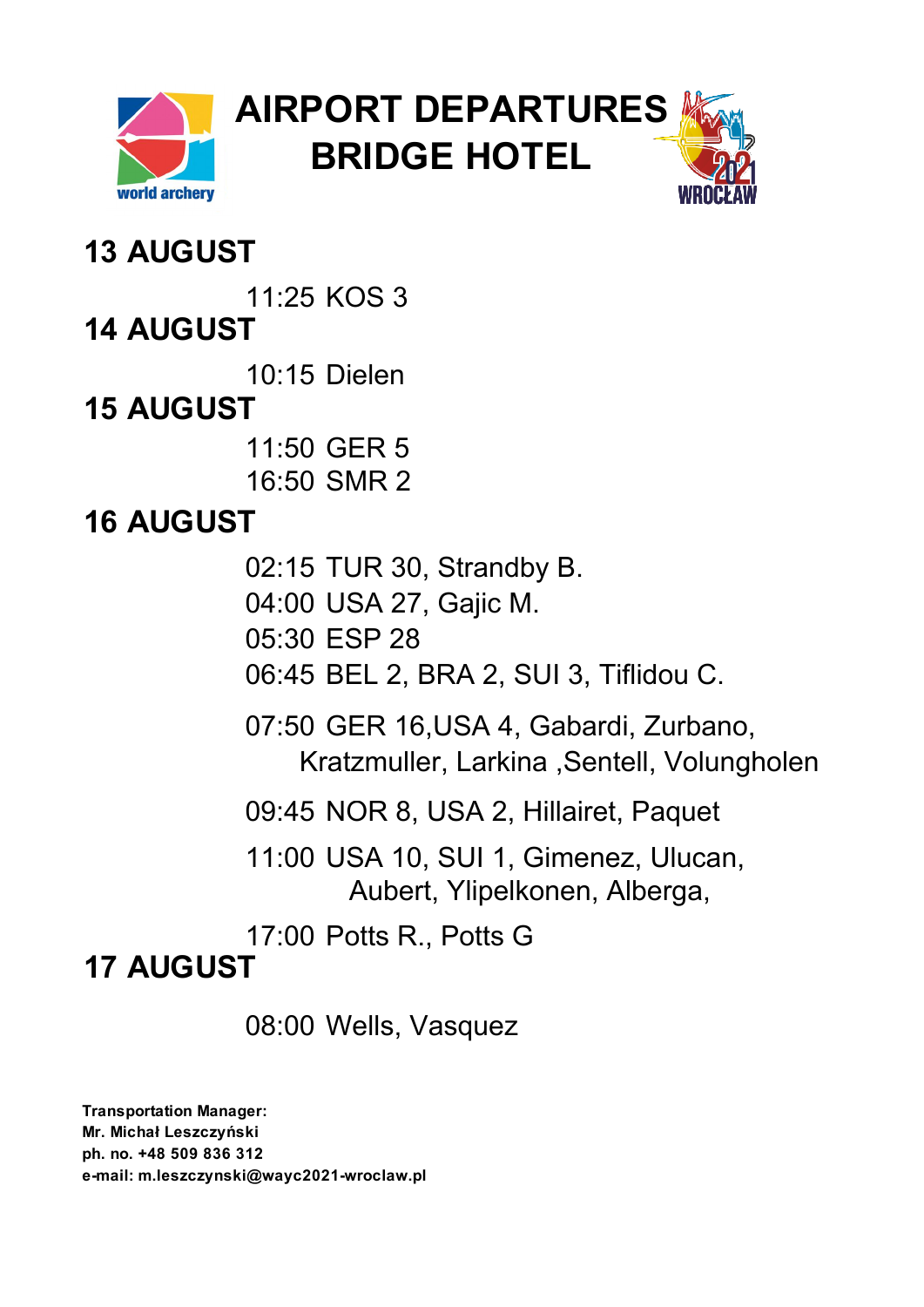

| <b>13 AUGUST</b> |             |
|------------------|-------------|
|                  | 10:15 BUL 7 |

04:00 CAN 9

- **15 AUGUST**
- 09:45 SWE 7
- **16 AUGUST**

| 07:00 ISV 2 |             |
|-------------|-------------|
|             | 08:00 BRA 8 |
| 09:45 ISR 5 |             |

**17 AUGUST**

04:00 JPN 17